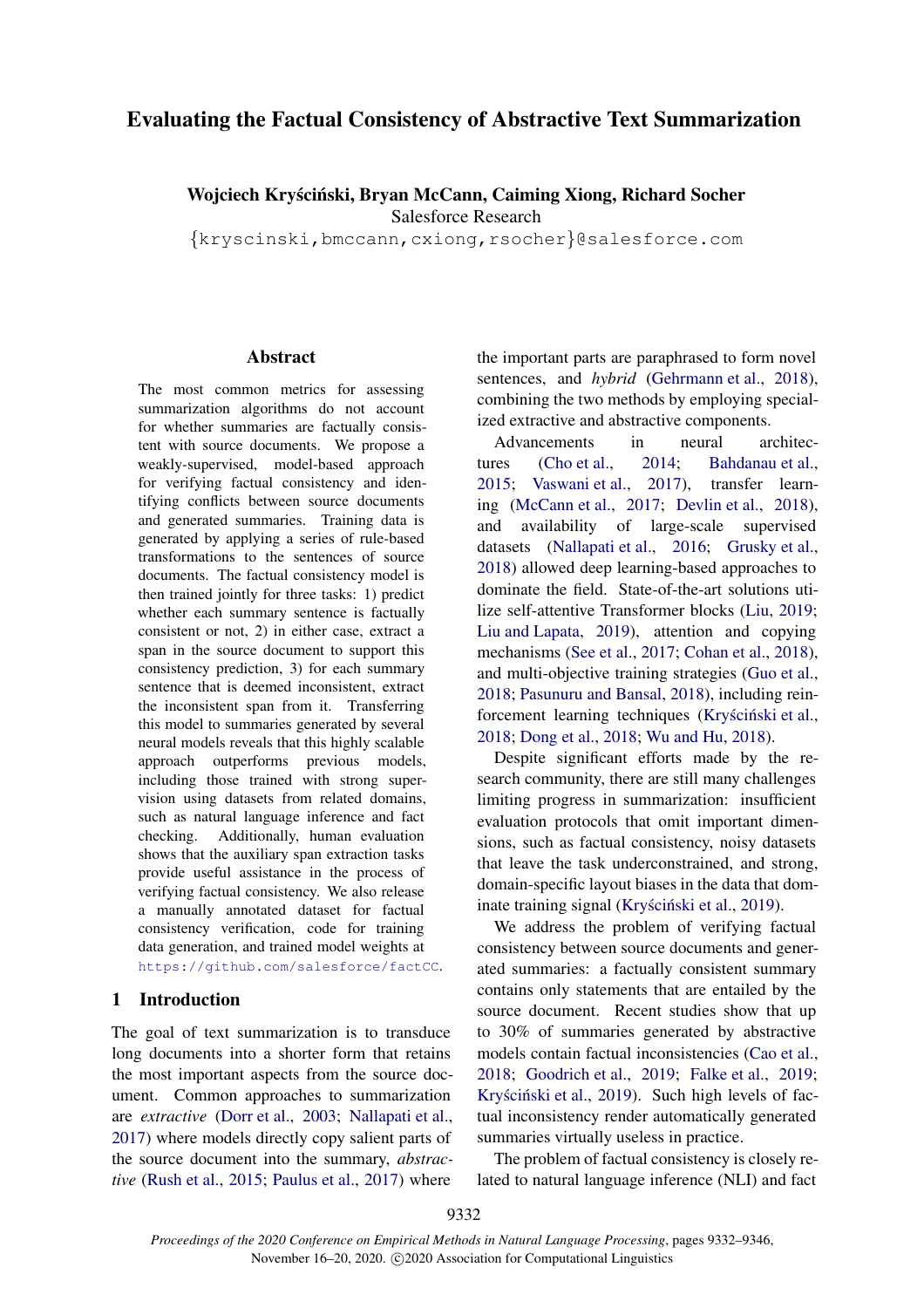| <b>Source article fragments</b>                              |                                                                 |  |  |  |
|--------------------------------------------------------------|-----------------------------------------------------------------|--|--|--|
| (CNN) The mother of a quadriplegic man who police say        | (CNN) The classic video game "Space Invaders" was devel-        |  |  |  |
| was left in the woods for days cannot be extradited to face  | oped in Japan back in the late 1970's – and now their real-life |  |  |  |
| charges in Philadelphia until she completes an unspecified   | counterparts are the topic of an earnest political discussion   |  |  |  |
| "treatment," Maryland police said Monday. The Montgomery     | in Japan's corridors of power. Luckily, Japanese can sleep      |  |  |  |
| County (Maryland) Department of Police took Nyia Parler,     | soundly in their beds tonight as the government's top military  |  |  |  |
| 41, into custody Sunday ()                                   | official earnestly revealed that ()                             |  |  |  |
| <b>Model generated claims</b>                                |                                                                 |  |  |  |
| Quadriplegic man Nyia Parler, 41, left in woods for days can | Video game "Space Invaders" was developed in Japan back         |  |  |  |
| not be extradited.                                           | in 1970.                                                        |  |  |  |

Table 1: Examples of factually incorrect claims output by summarization models. Green text highlights the support in the source documents for the generated claims, red text highlights the errors made by summarization models.

checking. Current NLI datasets [\(Bowman et al.,](#page-8-12) [2015;](#page-8-12) [Williams et al.](#page-10-1), [2018\)](#page-10-1) focus on classifying logical entailment between short, single sentence pairs, but verifying factual consistency requires the entire source document. Fact checking focuses on verifying facts against the whole of available knowledge, whereas factual consistency checking focuses on adherence of facts to information provided by a source document without guarantee that the information is true.

We propose a novel, weakly-supervised BERTbased [\(Devlin et al.](#page-8-4), [2018\)](#page-8-4) model for verifying factual consistency, and we add specialized modules that explain which portions of both the source document and generated summary are pertinent to the model's decision. Training data is generated from source documents by applying a series of rule-based transformations that were inspired by error-analysis of neural summarization model outputs. Through human evaluation we show that the explanatory modules that augment our factual consistency model provide useful assistance to humans as they verify the factual consistency between a source document and generated summaries. Together with this manuscript we release a manually annotated dataset for factual consistency verification, code for training data generation, and trained model weights at <https://github.com/salesforce/factCC>.

# 2 Related Work

This work builds on prior research in factual consistency in text summarization and natural language generation. [Goodrich et al.](#page-8-10) [\(2019\)](#page-8-10) proposed an automatic, model-dependent metric for evaluating the factual accuracy of generated text. Facts are represented as *subject-relation-object* triplets and factual accuracy is defined as the precision between facts extracted from the summary and source document. Despite positive results, the authors highlighted remaining challenges, such as its inability to adapt to negated relations or relation names expressed by synonyms.

A parallel line of research focused on improving factual consistency of summarization models by exploring different architectural choices and strategies for both training and inference. In [Falke et al.](#page-8-11) [\(2019](#page-8-11)), the authors proposed re-ranking potential summaries based on factual correctness during beam search. The solution used textual entailment (NLI) models to score summaries by means of the entailment probability between all source document-summary sentence pairs. The summary with the highest aggregate entailment score was used as the final output of the summarization model. The authors concluded that out-of-the-box NLI models do not transfer well to the task of factual correctness. In [Cao et al.](#page-8-9) [\(2018\)](#page-8-9), the authors proposed a novel, dual-encoder architecture that in parallel encodes the source documents and all the facts contained in them. During generation, the decoder attends to both the encoded source and facts which, according to the authors, forces the output to be conditioned on the both inputs. Human evaluation showed that the proposed technique substantially lowered the number of errors in generated single-sentence summaries.

The synthetic data generation process proposed as part of our approach is based on prior work done in the domains of data augmentation and weakly-supervised learning. [Wei and Zou](#page-9-12) [\(2019\)](#page-9-12) proposed an augmentation framework aimed at boosting performance of text classification models. The authors used 4 text transformations to synthesize data: synonym replacement, random insertion, random swap, random deletion,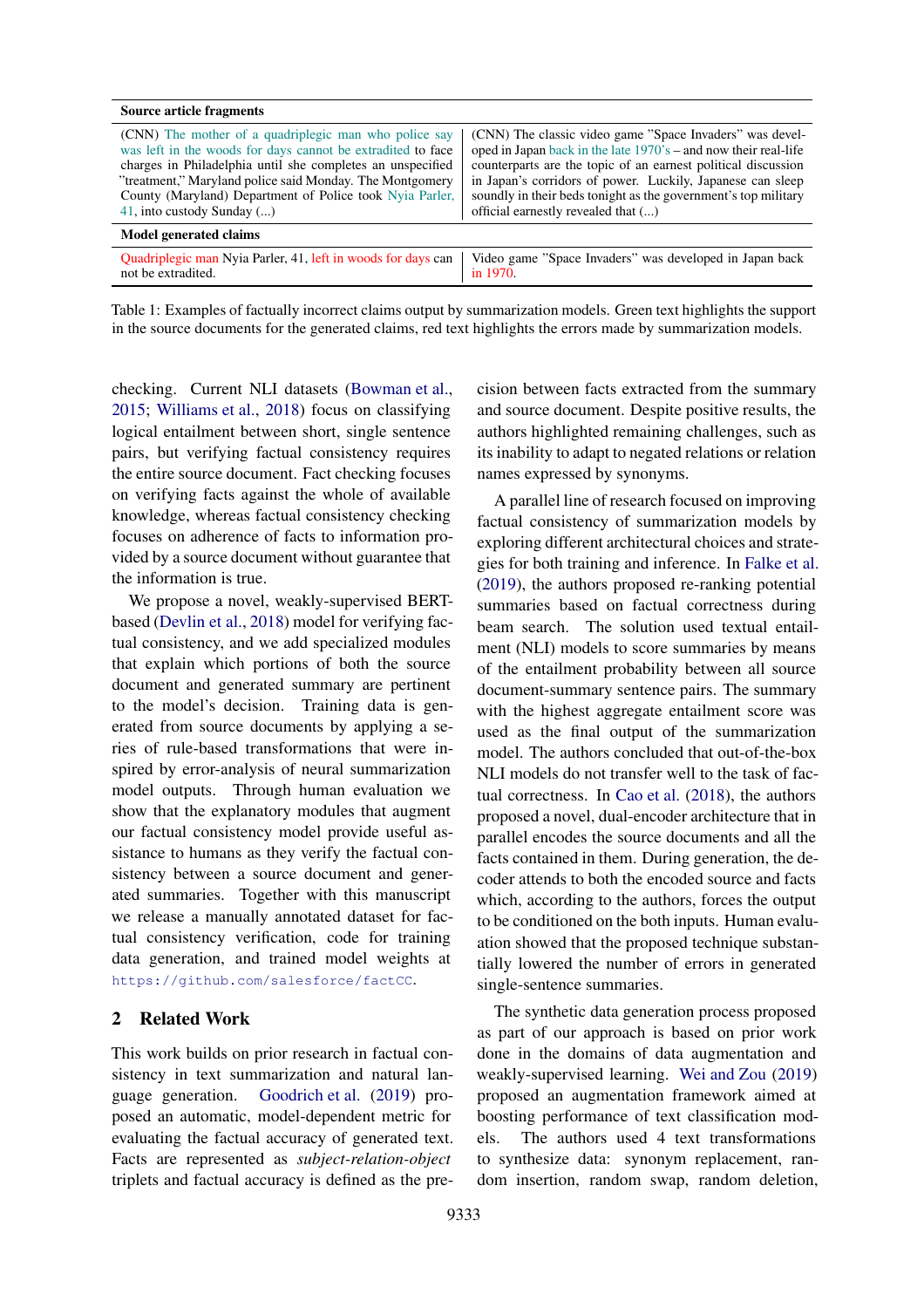and showed increased performance of classifiers on 5 downstream tasks, both for convolutional and recurrent neural models. In [\(Sennrich et al.,](#page-9-13) [2015;](#page-9-13) [Edunov et al.,](#page-8-13) [2018](#page-8-13)) the authors introduced and analyzed the effects of using backtranslation based data augmentation on the performance of machine translation models, while [Iyyer et al.](#page-9-14) [\(2018](#page-9-14)) used the mentioned transformation to synthesize training data for a paraphrase generation network. [Meng et al.](#page-9-15) [\(2018](#page-9-15)) investigated a two step approach for training text classification models on weakly-supervised data, which includes pretraining models on fully synthetic data.

# 3 Methods

A careful study of the outputs of state-of-the-art summarization models provided us with valuable insights about the specifics of factual errors made during generation and possible means of detecting them. Primarily, checking factual consistency on a *sentence-sentence* level, where each sentence of the summary is verified against each sentence from the source document, is insufficient. Some cases might require a longer, multi-sentence context from the source document due to ambiguities present in either of the compared sentences. Summary sentences might paraphrase multiple fragments of the source document, while source document sentences might use certain linguistic constructs, such as coreference, which bind different parts of the document together. In addition, errors made by summarization models are most often related to the use of incorrect entity names, numbers, and pronouns. Other errors such as negations and common sense error occur less often. Taking these insights into account, we propose and test a *document-sentence* approach for factual consistency checking, where each sentence of the summary is verified against the entire body of the source document.

## <span id="page-2-0"></span>3.1 Training data

Currently, there are no training datasets for factual consistency checking. Creating a large-scale, highquality dataset with supervision collected from human annotators is expensive and time consuming. We consider an alternative approach to acquiring training data that is highly scalable.

Considering the state of summarization, in which the level of abstraction of generated summaries is low and models mostly paraphrase single sentences and short spans from the source (Kryściński et al., [2018](#page-9-10); [Zhang et al.](#page-10-2), [2018](#page-10-2)), we propose using a synthetic, weaklysupervised dataset for the task at hand. Our data creation method requires an unannotated collection of source documents in the same domain as the summarization models that are to be checked. Examples are created by first sampling single sentences, later referred to as *claims*, from the source documents. Claims then pass through a set of textual transformations that output novel sentences with both *positive* and *negative* labels. Though transformations are applied to single sentences, we found that, in keeping with our aforementioned observations of model-generated summaries, the process of verifying their consistency often requires referring to the entire document. A detailed description of the data generation function is presented in Figure [1.](#page-4-0) The benefit of using a synthetic dataset is that it allows for creation of large volumes of data at a marginal cost. The data generation process also allows to collect additional metadata that can be used in the training process. In our case, the metadata contains information about the original location of the extracted claim in the source document and the locations in the claim where text transformations were applied.

Our data generation process draws inspiration from data augmentation and adversarial example generation techniques in NLP [\(Iyyer et al.](#page-9-14), [2018](#page-9-14); [Wu et al.,](#page-10-3) [2019](#page-10-3); [Zhang et al.,](#page-10-4) [2019](#page-10-4); [Wei and Zou](#page-9-12), [2019](#page-9-12)). The proposed process incorporates both semantically invariant  $(\mathcal{T}^+)$ , and variant  $(\mathcal{T}^-)$ text transformations to generate novel claims with CORRECT and INCORRECT labels accordingly. This work uses the following transformations:

Paraphrasing A paraphrasing transformation covers cases where source document sentences are rephrased by the summarization model. Paraphrases were produced by backtranslation using Neural Machine Translation systems [\(Iyyer et al.](#page-9-14), [2018](#page-9-14)). The claim sentence was translated to an intermediate language and translated back to English yielding a semantically-equivalent sentence with minor syntactic and lexical changes. *French*, *German*, *Chinese*, *Spanish*, and *Russian* were used as intermediate languages. These languages were chosen based on the performance of recent NMT systems with the expectation that well-performing languages could ensure better translation quality.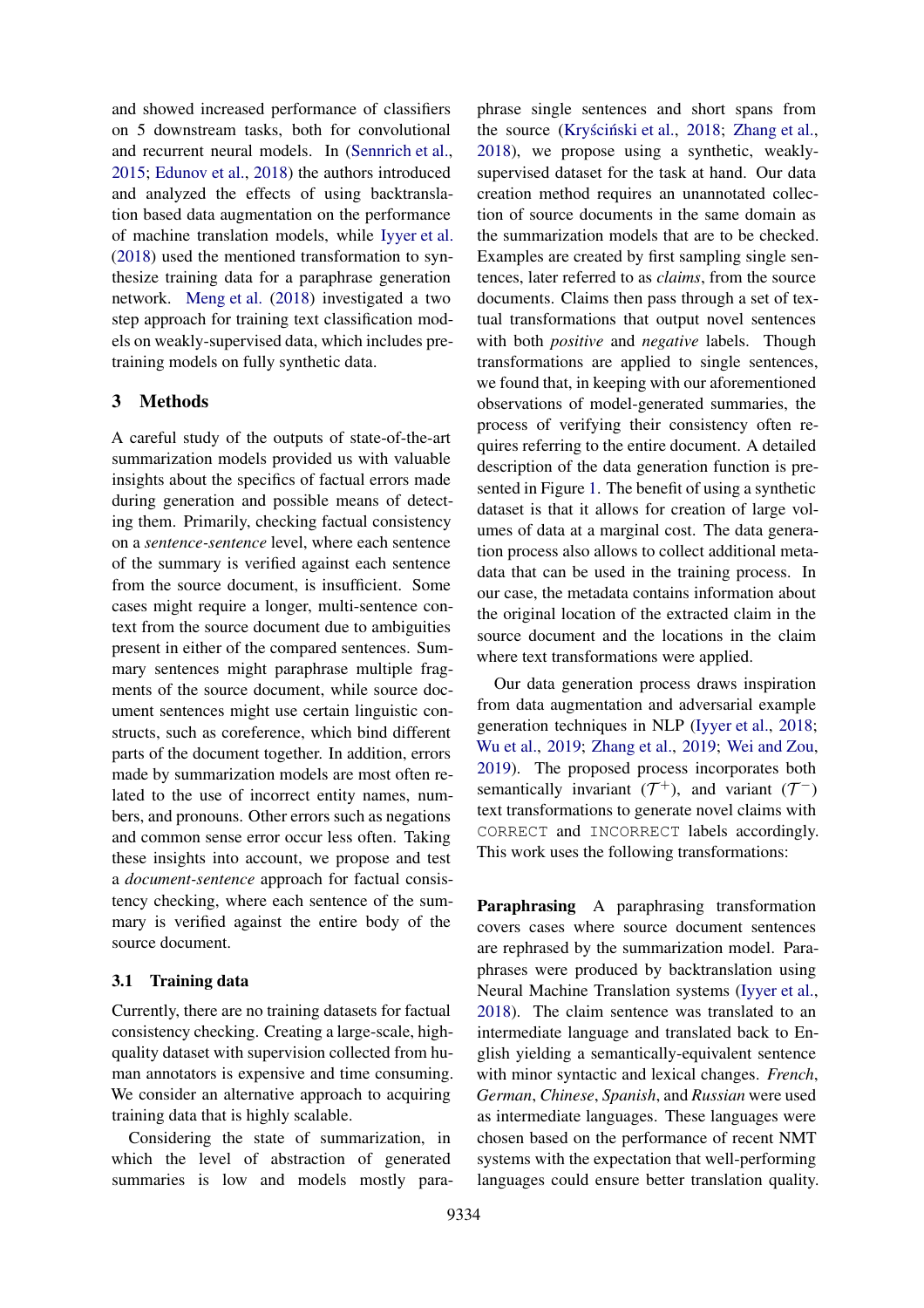<span id="page-3-1"></span>

| <b>Transformation</b> | <b>Original sentence</b>                                                                                                                                                                                                                                            | <b>Transformed sentence</b>                                                                                                                                                                                                             |
|-----------------------|---------------------------------------------------------------------------------------------------------------------------------------------------------------------------------------------------------------------------------------------------------------------|-----------------------------------------------------------------------------------------------------------------------------------------------------------------------------------------------------------------------------------------|
| Paraphrasing          | Sheriff Lee Baca has now decided to recall some<br>200 badges his department has handed out to local<br>politicians just two weeks after the picture was re-<br>leased by the U.S. attorney's office in support of<br>bribery charges against three city officials. | Two weeks after the US Attorney's Office issued<br>photos to support bribery allegations against three<br>municipal officials, Lee Baca has now decided to<br>recall about 200 badges issued by his department<br>to local politicians. |
| Sentence negation     | Snow was predicted later in the weekend for At-<br>lanta and areas even further south.                                                                                                                                                                              | Snow wasn't predicted later in the weekend for At-<br>lanta and areas even further south.                                                                                                                                               |
| Pronoun swap          | It comes after his estranged wife Mona Dotcom<br>filed a \$20 million legal claim for cash and assets.                                                                                                                                                              | It comes after your estranged wife Mona Dotcom<br>filed a \$20 million legal claim for cash and assets.                                                                                                                                 |
| Entity swap           | Charlton coach Guy Luzon had said on Monday:<br>'Alou Diarra is training with us.'                                                                                                                                                                                  | Charlton coach Bordeaux had said on Monday:<br>'Alou Diarra is training with us.'                                                                                                                                                       |
| Number swap           | He says he wants to pay off the \$12.6 million lien<br>so he can sell the house and be done with it.                                                                                                                                                                | He says he wants to pay off the \$3.45million lien<br>so he can sell the house and be done done with it.                                                                                                                                |
| Noise injection       | Snow was predicted later in the weekend for At-<br>lanta and areas even further south.                                                                                                                                                                              | Snow was was predicted later in the weekend for<br>Atlanta and areas even further south.                                                                                                                                                |

Table 2: Examples of text transformations used to generate training data. Green and red text highlight the changes made by the transformation. Paraphrasing is a semantically invariant transformation, Sentence negation, entity, pronoun, and number swaps are semantically variant transformation.

We used the Google Cloud Translation API  $<sup>1</sup>$  $<sup>1</sup>$  $<sup>1</sup>$  for</sup> translations.

Entity and Number swapping To learn how to identify examples where the summarization model used incorrect numbers or entities during generation we used the Entity and Number swapping transformation. An NER system was applied to both the claim and source document to extract all entities. To generate a novel, semantically changed claim, an entity in the claim sentence was replaced with an entity from the document. Both of the swapped entities were chosen at random while ensuring that they were unique. Extracted entities were divided into two groups, *named entities*, covering person, location and institution names, and *numbers*, such as dates and all other numeric values. Entities were swapped within their respective groups. We used the SpaCy NER tagger [\(Honnibal and Montani](#page-9-16), [2017\)](#page-9-16).

**Pronoun swapping** To learn how to find incorrect pronoun use in claims we used a pronoun swapping transformation. First, all gender-specific pronouns were first extracted from the claim. Next, a randomly chosen pronoun was swapped with a different one from the same pronoun group to ensure syntactic correctness, i.e. a possessive pronoun could only be replaced with another possessive pronoun. New sentences were considered semantically variant.

Noise injection Given that verified summaries are generated by neural networks, they should be expected to contain certain types of noise. In order to make the factual consistency model robust to such generation errors, training examples were injected with noise. For each token in a claim the decision was made whether noise should be added at the given position with a preset probability. If noise should be injected, the token was randomly duplicated or removed from the sequence. Examples of all transformations are shown in Table [2.](#page-3-1)

## <span id="page-3-2"></span>3.2 Development and test data

Apart from the synthetic training set, separate, manually annotated, validation and test sets were created. Both of the annotated sets used summaries output by state-of-the-art summarization models. Each summary was split into sentences and all *(document, sentence)* pairs were annotated by the authors of this work. Since the focus was to collect data for verifying the factual consistency of summarization models, any unreadable sentences

Sentence negation To give the consistency checking model the ability to handle negated sentences we used a sentence negation transformation. First, a claim was scanned in search of auxiliary verbs. To switch the meaning, a randomly chosen auxiliary verb was replaced with its negation. Positive sentences would be negated by adding *not* or *n't* after the verb, negative sentences would be switched by removing the negation.

<span id="page-3-0"></span><sup>1</sup><https://cloud.google.com/translate/>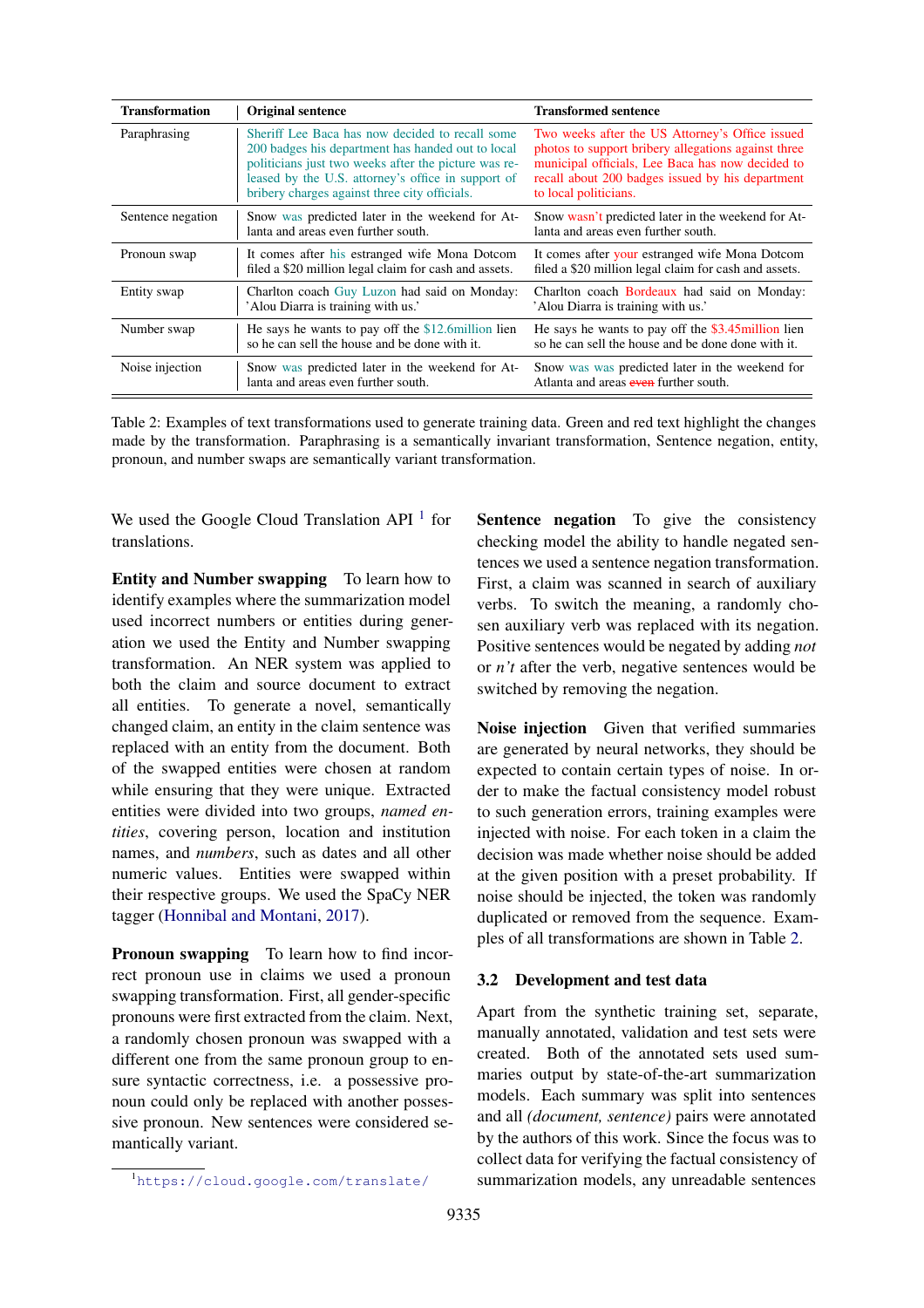### <span id="page-4-0"></span>Require:

```
S - set of source documents
\mathcal{T}^+ - set of semantically invariant transformations
\mathcal{T}^- - set of semantically variant transformations
function generate_data(\mathcal{S}, \mathcal{T}^+, \mathcal{T}^-)
    \mathcal{D} \leftarrow \emptyset > set of generated data points
    for doc in S do
         doc\_sents \leftarrow sentence_tokenizer(doc)
         sent \leftarrow choose_random(doc\_sents)
         \mathcal{D} \leftarrow \mathcal{D} \cup \{ (doc, sent, +) \}for fn in \check{\mathcal{T}}^+ do
              new\_sent \leftarrow \text{fn}(doc, sent)\mathcal{D} \leftarrow \mathcal{D} \cup \{ (doc, new\_sent, +) \}end for
    end for
    for example in D do
         doc, sent, _- \leftarrow examplefor fn in \mathcal{T}^- do
              new\_sent \leftarrow \text{fn}(doc, sent)\mathcal{D} \leftarrow \mathcal{D} \cup \{ (doc, new\_sent, -) \}end for
    end for
    return D
end function
```
Figure 1: Procedure to generate synthetic training data. S is a set of source documents,  $\mathcal{T}^+$  is a set of semantically invariant text transformations,  $\mathcal{T}^-$  is a set of semantically variant text transformations,  $+$  is a positive  $label, - is a negative label.$ 

caused by poor generation were not labeled. The validation set consists of 931 examples, the test set contains 503 examples. The model outputs used for annotation were provided by the authors of papers: [Hsu et al.](#page-9-17) [\(2018](#page-9-17)); [Gehrmann et al.](#page-8-1) [\(2018\)](#page-8-1); [Jiang and Bansal](#page-9-18) [\(2018\)](#page-9-18); [Chen and Bansal](#page-8-14) [\(2018\)](#page-8-14); [See et al.](#page-9-8) [\(2017\)](#page-9-8); Kryściński et al. [\(2018](#page-9-10)); [Li et al.](#page-9-19) [\(2018](#page-9-19)); [Pasunuru and Bansal](#page-9-9) [\(2018](#page-9-9)); [Zhang et al.](#page-10-2) [\(2018](#page-10-2)); [Guo et al.](#page-8-7) [\(2018](#page-8-7)).

Effort was made to collect a larger set of annotations through crowdsourcing platforms, however the inter-annotator agreement and general quality of annotations was too low to be considered reliable. This aligns with the conclusions of [\(Falke et al.](#page-8-11), [2019](#page-8-11)), where the authors showed that for the task of factual consistency the interannotator agreement coefficient  $\kappa$  reached 0.75 only when 12 annotations were collected for each example. This in turn yields high annotations costs that our approach aims to circumvent.

## 3.3 Models

Considering the significant improvements in natural language understanding (NLU) tasks (including NLI) coming from using pre-trained

<span id="page-4-2"></span>

|                   | CNN/DailyMail          |          | <b>XSum</b>            |          |
|-------------------|------------------------|----------|------------------------|----------|
| Model             | Accuracy<br>(weighted) | F1-score | Accuracy<br>(weighted) | F1-score |
| BERT+MNLI         | 51.39                  | 0.86     | 59.92                  | 0.58     |
| <b>BERT+FEVER</b> | 52.07                  | 0.88     | 55.23                  | 0.26     |
| FactCC (ours)     | 72.65                  | 0.86     | 54.11                  | 0.73     |
| FactCCX (ours)    | 72.88                  | 0.87     | 53.05                  | 0.60     |

Table 3: Performance of models evaluated by means of weighted (class-balanced) accuracy and F1 score on the manually annotated test set of CNN/DailyMail (this work) and XSum [\(Maynez et al.](#page-9-20), [2020](#page-9-20)).

Transformer-based models  $2$ , we decided to use BERT [\(Devlin et al.,](#page-8-4) [2018\)](#page-8-4) as the base model for our work. An *uncased*, *base* (110M params) BERT architecture was used as the starting checkpoint and fine-tuned on the generated training data. The source document and claim sentence were fed as input to the model and two-way classification (CONSISTENT/INCONSISTENT) was done using a single-layer classifier based on the  $[CLS]$ token. We refer to this model as the factual consistency checking model (FactCC).

We also trained a version of FactCC with additional span selection heads using supervision of start and end indices for selection and transformation spans in the source and claim. Span selection heads allow the model not only to classify the consistency of the claim, but also highlight spans in the source document that contain the support for the claim and spans in the claim where a possible mistake was made. We refer to this model as the factual consistency checking model with explanations (FactCCX).

## 4 Experiments

## 4.1 Experimental Setup

Training data was generated as described in Section [3.1](#page-2-0) using news articles from the CNN/DailyMail [\(Nallapati et al.,](#page-9-5) [2016\)](#page-9-5) dataset as source documents. 1,003,355 training examples were created, out of which 50.2% were labeled as negative (INCONSISTENT) and the remaining 49.8% were labeled as positive (CONSISTENT). Models were evaluated in two settings: 1) with summaries from models trained on the CNN/DailyMail [\(Nallapati et al.](#page-9-5), [2016\)](#page-9-5) dataset, which contains longer and more extractive reference summaries, and 2) with summaries from models trained on the XSum [\(Narayan et al.](#page-9-21),

<span id="page-4-1"></span><sup>2</sup><http://gluebenchmark.com/leaderboard>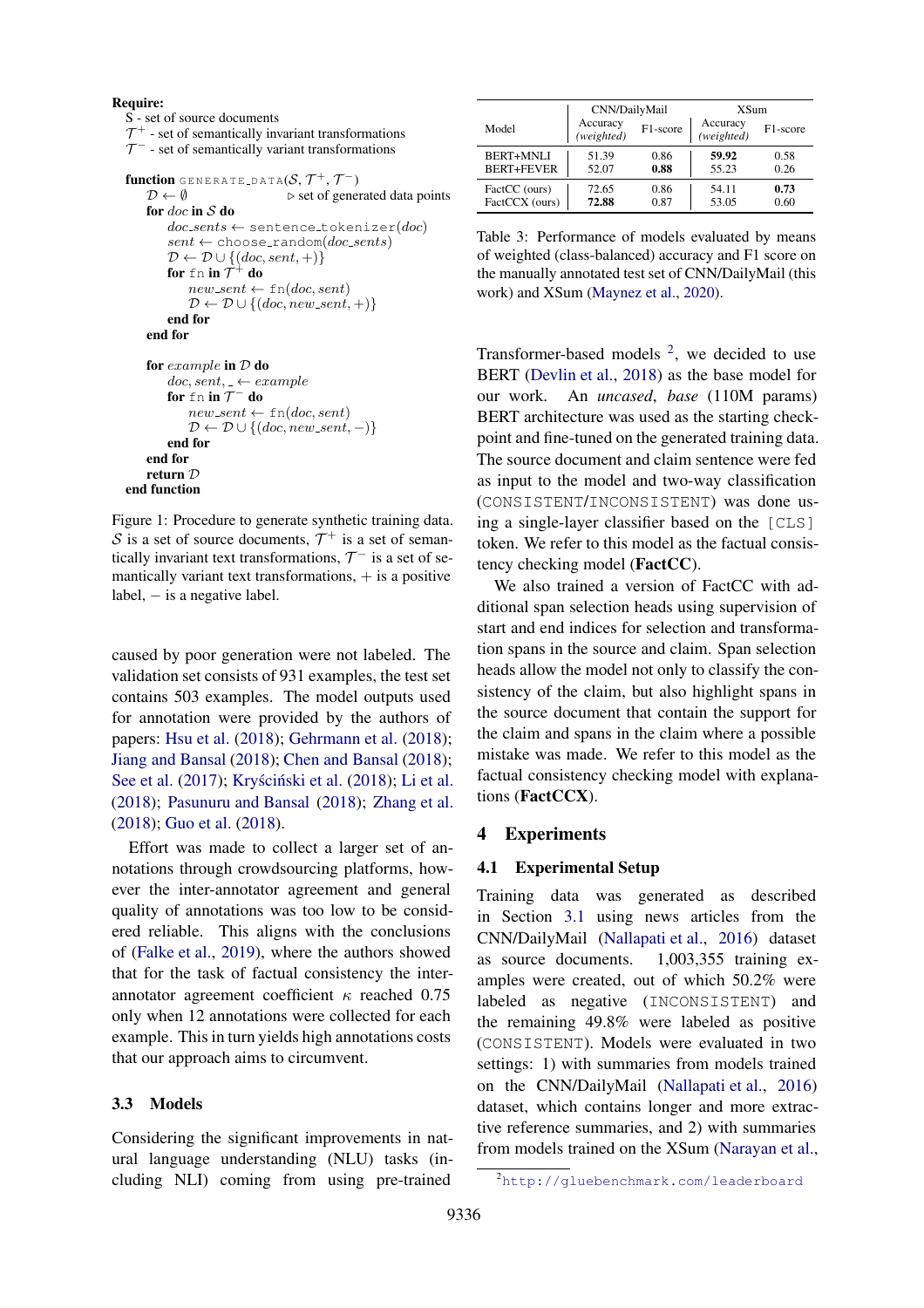## <span id="page-5-1"></span>Article

(CNN) Blues legend B.B. King was hospitalized for dehydration, though the ailment didn't keep him out for long. King's dehydration was caused by his Type II diabetes, but he "is much better," his daughter, Claudette King, told the Los Angeles Times. The legendary guitarist and vocalist released a statement thanking those who have expressed their concerns. "I'm feeling much better and am leaving the hospital today," King said in a message Tuesday. Angela Moore, a publicist for Claudette King, said later in the day that he was back home resting and enjoying time with his grandchildren. "He was struggling before, and he is a trouper," Moore said. "He wasn't going to let his fans down." (...)

## Claim

Angela Moore was back home resting and enjoying time with his grandchildren.

Table 4: Example of a test pair correctly classified as *incorrect* and highlighted by our explainable model. Orange text indicates the span of the source documents that should contain support for the claim. Red text indicates the span of the claim that was selected as incorrect.

<span id="page-5-0"></span>

|                                                                                                                                                           | Sentence Pair Ranking                              |                                                   |
|-----------------------------------------------------------------------------------------------------------------------------------------------------------|----------------------------------------------------|---------------------------------------------------|
| Model                                                                                                                                                     | Incorrect                                          |                                                   |
| Random<br>DA (Falke et al., 2019)<br>InferSent (Falke et al., 2019)<br>SSE (Falke et al., 2019)<br>ESIM (Falke et al., 2019)<br>BERT (Falke et al., 2019) | 50.0%<br>42.6%<br>41.3%<br>37.3%<br>32.4%<br>35.9% | $-7.4$<br>$-8.7$<br>$-12.7$<br>$-17.6$<br>$-14.1$ |
| BERT+FEVER (ours)<br>BERT+MNLI (ours)<br>FactCC (ours)                                                                                                    | 34.3%<br>32.1%<br>$30.0\%$                         | $-15.7$<br>$-17.9$<br>$-20.0$                     |

Table 5: Percentage of incorrectly ordered sentence pairs using different consistency prediction models and crowdsourced human performance on the dataset.

[2018\)](#page-9-21) dataset, which contains single-sentence, highly abstractive reference summaries. The CNN/DailyMail validation and test sets were manually annotated, as described in Section [3.2,](#page-3-2) while the XSum test data was collected by [Maynez et al.](#page-9-20) [\(2020](#page-9-20))

Models were implemented using the Transformers library [\(Wolf et al.,](#page-10-5) [2019](#page-10-5)) written in Py-Torch [\(Paszke et al.](#page-9-22), [2017](#page-9-22)). Models were trained for 10 epochs using batch size of 12 examples and learning rate of 2e-5. Experiments were conducted on 8 Nvidia V100 GPUs, training took 23 hours on average. Best model checkpoints were chosen based on the performance on the validation set, final model performance was evaluated on the test set.

## 4.2 Results

To understand whether datasets for related tasks transfer to the task of verifying factual consistency of summarization models, we trained factual consistency checking models on the MNLI entailment data [\(Williams et al.,](#page-10-1) [2018\)](#page-10-1) and FEVER

fact-checking data [\(Thorne et al.](#page-9-23), [2018](#page-9-23)). For fair comparison, before training, we removed examples assigned to the neutral class from both of the datasets. Table [3](#page-4-2) shows the performance of trained models evaluated by means of class-balanced accuracy and F1 score. Both FactCC and FactCCX models substantially outperform classifiers trained on the MNLI and FEVER datasets when evaluated on the CNN/DailyMail test set. However, on the more abstractive XSum data, results show a reverse trend with the MNLI model achieving highest performance. Considering that both MNLI and FEVER datasets contain abstractive, human-written claims, while our data generation pipeline lacks multi-sentence paraphrasing transformations, such outcome was expected. In the case of more extractive outputs, the results suggests priority of weak-supervision in-domain over strong-supervision in adjacent domains for factual consistency checking.

To compare our models with other NLI models for factual consistency checking, we conducted the sentence ranking experiment described by [Falke et al.](#page-8-11) [\(2019\)](#page-8-11) using the test data provided by the authors. In this experiment an article sentence is paired with two claim sentences, *positive* and *negative*. The goal is to see how often a model assigns a higher probability of being correct to the positive rather than the negative claim. Results are presented in Table [5.](#page-5-0) Despite being trained in a *(document, sentence)* setting, our model transfers well to the *(sentence-sentence* setting and outperforms all other NLI models, including BERT finetuned on the MNLI dataset. We were unable to replicate the summary re-ranking experiment because the experimental test setup does not rely on data that can be reused.

Considering that strongly supervised data is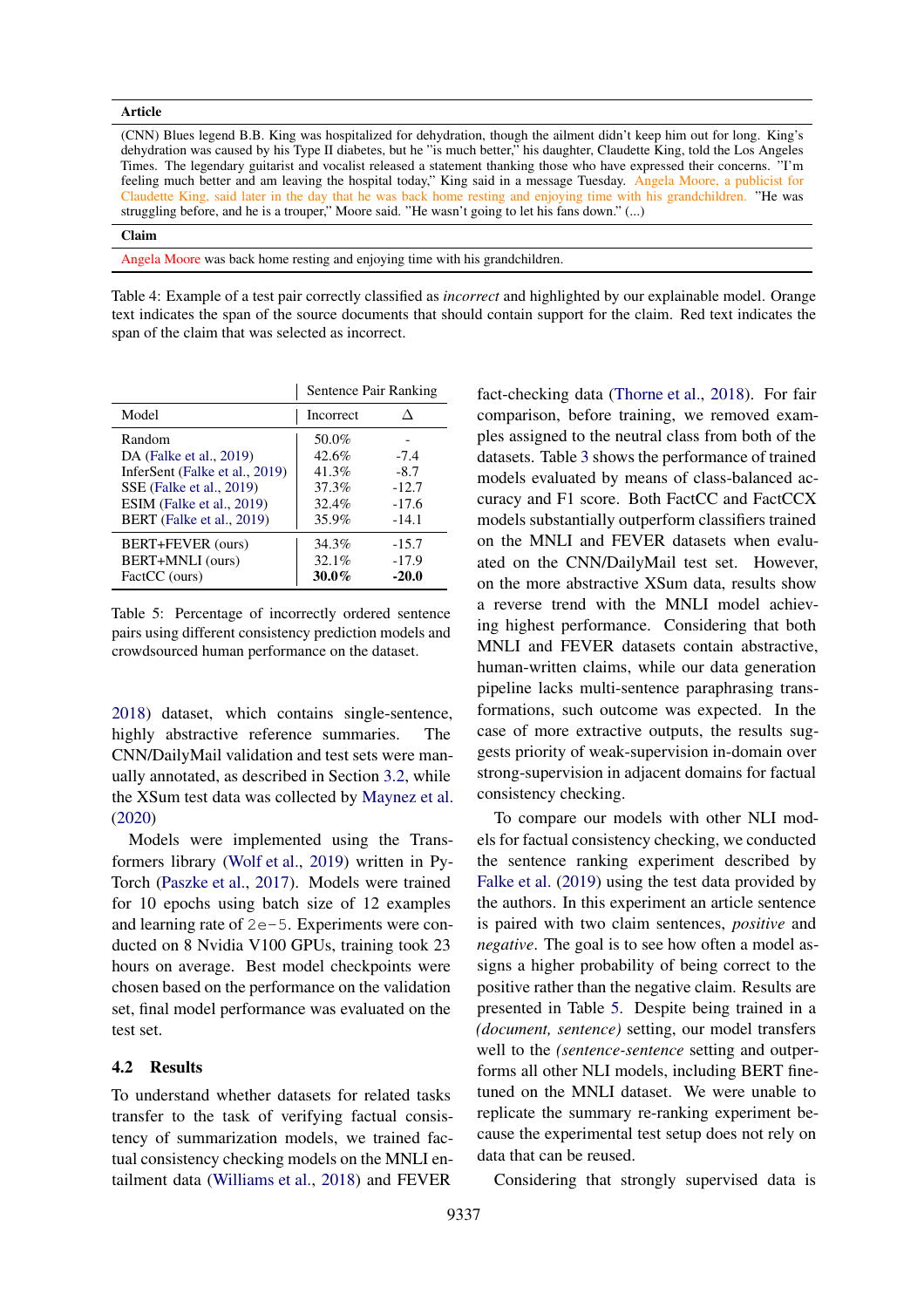not available for factual consistency verification, proxy datasets must be used to train automatic verification models. Empirical results presented in this section suggest that when verifying less abstractive domains, it is more beneficial to train on weakly-supervised, but in-domain data, rather than to rely on the models ability to transfer knowledge from strongly supervised datasets in related domains. The experiments also highlight the necessity of extending the data generation pipeline with more abstractive, multi-sentence paraphrasing transformations as part of future work.

In addition to improved performance, using synthetic data allows to train models with explainable components, such as FactCCX. Examples of span selections generated by the model are show in Table [4.](#page-5-1) The test set consists of model-generated summaries that do not have annotations for quantifying the quality of spans returned by FactCCX. Instead, span quality is measured through human evaluation and discussed in Section [5.](#page-6-0)

# <span id="page-6-0"></span>5 Analysis

To further understand performance of our proposed models, we conducted human-based experiments and manually inspected model outputs.

# 5.1 Human Studies

Experiments using human annotators demonstrated that the span highlights returned by FactCCX are useful tools for researchers and crowdsource workers manually assessing the factual consistency of summaries. For each experiment, examples were annotated by 3 human judges selected from English-speaking countries. These experiments used 100 examples sampled from the manually annotated CNN/DM test set. Data points were sampled to ensure an equal split between CONSISTENT and INCONSISTENT examples.

To establish whether model-generated highlighted spans in the article and claim are helpful for the task of factual consistency checking, we hired human annotators to complete the mentioned task. Each of the verified *document-sentence* pairs was augmented with the highlighted spans output by FactCCX. Judges were asked to evaluate the correctness of the claim and instructed to use the provided segment highlights as suggestions. After the annotation task, judges were asked whether the highlighted spans were helpful for solving the

task. The helpfulness of *article* and *claim* highlights were evaluated separately. The left part of Table [6](#page-7-0) presents the results of the survey. A combined number of 91.75% annotators found the article highlights at least somewhat helpful, 81.33% of annotators found the claim highlights at least somewhat helpful. To ensure that low-quality judges do not bias the scores, we applied different data filters to the annotations: *Raw Data* considered all submitted annotations, *Golden Aligned* only considered annotations where the annotatorassigned label aligned with the author-assigned label for the example, *Majority Aligned* only considered examples where the annotator-assigned aligned with the majority-vote label assigned for the example by all judges. As shown in Table [6,](#page-7-0) filtering the annotations does not yield substantial changes in the helpfulness assessment.

Despite instructing the annotators to consider the provided highlights only as a suggestion when solving the underlying task, the annotators perception of the task could have been biased by the model-highlighted spans. To check how well the model-generated span highlights align with an unbiased human judgement, we repeated the previous experiment with only one change: modelgenerated highlights were not displayed to the annotators. The annotators were asked to solve the underlying task and highlight the spans of the source and claim that they found adequate. Using the annotations provided by the judges, we computed the overlap between the model-generated spans and unbiased human spans. Results are shown in the right part of Table [6.](#page-7-0) The overlap between spans was evaluated using two metrics. *Accuracy* is based on a binary score of whether the entire model-generated span was contained within the human-selected span. *F1* score is computed between the tokens of the model-generated span and the tokens of the human-selected span. Results show 65.33% and 65.66% *accuracy* and 0.6207 and 0.6650 *F1* for the *article* and *claim* highlights, respectively. We again applied different data filters to understand how the quality of annotations affects the score. We found that in this case, *accuracy* and *F1* score were higher in the *Majority Aligned* than in the case of using *Raw Data*, and performance increases dramatically in the *Majority Aligned*. This suggests that when modelgenerated highlights are not provided, the task is less constrained and requires more careful preci-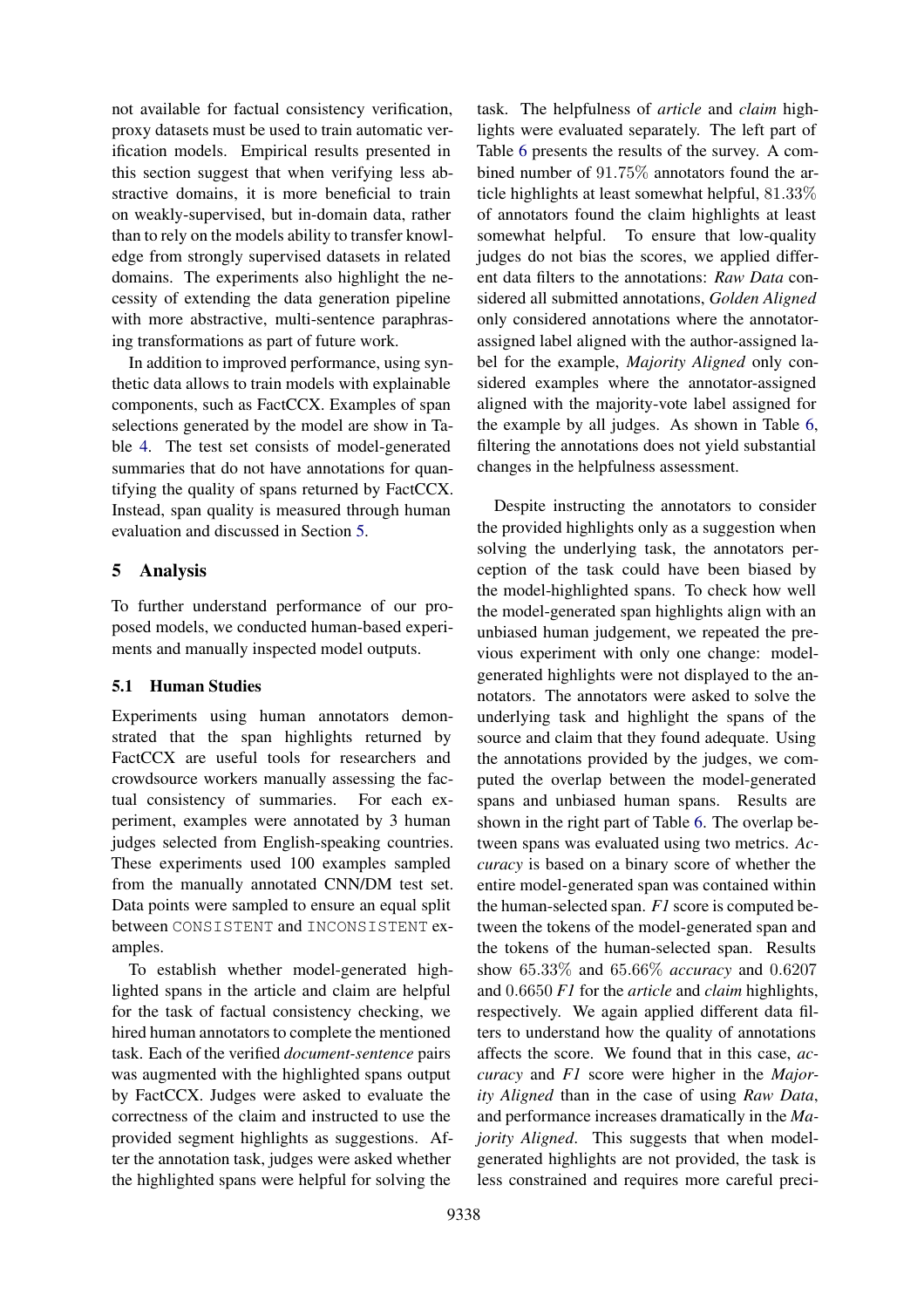<span id="page-7-0"></span>

|                                                | Model Highlight Helpfulness   |                                     |                                   | Model-Annotator<br><b>Highlight Overlap</b> |                            |
|------------------------------------------------|-------------------------------|-------------------------------------|-----------------------------------|---------------------------------------------|----------------------------|
| Annotation subset                              | Helpful                       | Somewhat Helpful                    | Not Helpful                       | Accuracy                                    | F1 score                   |
| Article Highlights                             |                               |                                     |                                   |                                             |                            |
| Raw Data<br>Golden Aligned<br>Majority Aligned | 79.21\%<br>77.73%<br>81.11\%  | 12.54\%<br>12.66%<br>11.48\%        | 8.25\%<br>$9.61\%$<br>$7.41\%$    | 65.33\%<br>74.87%<br>69.88%                 | 0.6207<br>0.7161<br>0.6679 |
| Claim Highlights                               |                               |                                     |                                   |                                             |                            |
| Raw Data<br>Golden Aligned<br>Majority Aligned | 64.44\%<br>67.28\%<br>67.17\% | $16.89\%$<br>$16.05\%$<br>$16.67\%$ | $18.67\%$<br>16.67\%<br>$16.16\%$ | 65.66\%<br>80.54\%<br>69.48%                | 0.6650<br>0.8190<br>0.6992 |

Table 6: Quality of spans highlighted in the *article* and *claim* by the FactCCX model evaluated by human annotators. The left side shows whether the highlights were considered helpful for the task of factual consistency annotations. The right side shows the overlap between model generated and human annotated highlights. Different rows show how the scores change depending on how the collected annotations are filtered.

sion on the part of judges.

To further understand the affects of providing model-generated highlights to annotators, we ran two factual consistency annotation tasks designed to test annotation efficiency. In the first, highlights were provided to the annotators. In the second, annotators did not receive highlights. In both, we measured the average time spent by an annotator on the task and the inter-annotator agreement of annotations. Results are shown in Table [7.](#page-7-1) When completing the task with highlights, annotators were 21% faster, and the inter-annotator agreement, measured with Fleiss'  $\kappa$ , increased by 38%.

Crowdsourcing experiments support the hypothesis that model-generated highlights from FactCCX can play a valuable role in supporting human-based factual consistency checking.

## <span id="page-7-2"></span>5.2 Qualitative Study

To better understand the limitations of our proposed approach, we manually inspected examples that were misclassified by our models. The majority of errors were related to commonsense mistakes made by summarization models. Humans can easily spot such errors, but they are difficult to capture with transformations necessary to generate data for weak supervision.

Our analysis also showed that the proposed models fail to correctly classify examples where the verified claim is highly abstractive. This is especially true when the claim finds support in multiple spans distant from each other in the source document, as mostly found in the XSum dataset. Additionally, the current set of transformations do not adequately capture temporal inconsistencies or

<span id="page-7-1"></span>

|                                         | Task without<br>model highlights | Task with<br>model highlights |
|-----------------------------------------|----------------------------------|-------------------------------|
| Average work<br>time (sec)              | 224.89                           | 178.34                        |
| Inter-annotator<br>agreement $(\kappa)$ | 0.1571                           | 0.2526                        |

Table 7: Annotation speed and inter-annotator agreement measured for factual consistency checking with and without assisting, model generated highlights.

incorrect coreference. Nonetheless, the current transformations yield models already useful to humans by their own judgment; this analysis points toward key areas for future work. Correct and incorrect model predictions are presented in Appendix [A.](#page-11-0)

## 6 Conclusions

We introduced a novel approach for factual consistency checking of summaries generated by abstractive neural models. In our approach, models are trained to perform factual consistency checking on the *document-sentence* level, which allows them to handle a broader range of errors in comparison to previously proposed *sentencesentence* approaches. Models are trained using artificially generated, weakly-supervised data created based on insights coming from the analysis of errors made by state-of-the-art summarization models. Quantitative studies showed that on less abstractive domains, such as CNN/DailyMail news articles, our proposed approach outperforms other models trained on existing textual entailment and fact-checking data, motivating our use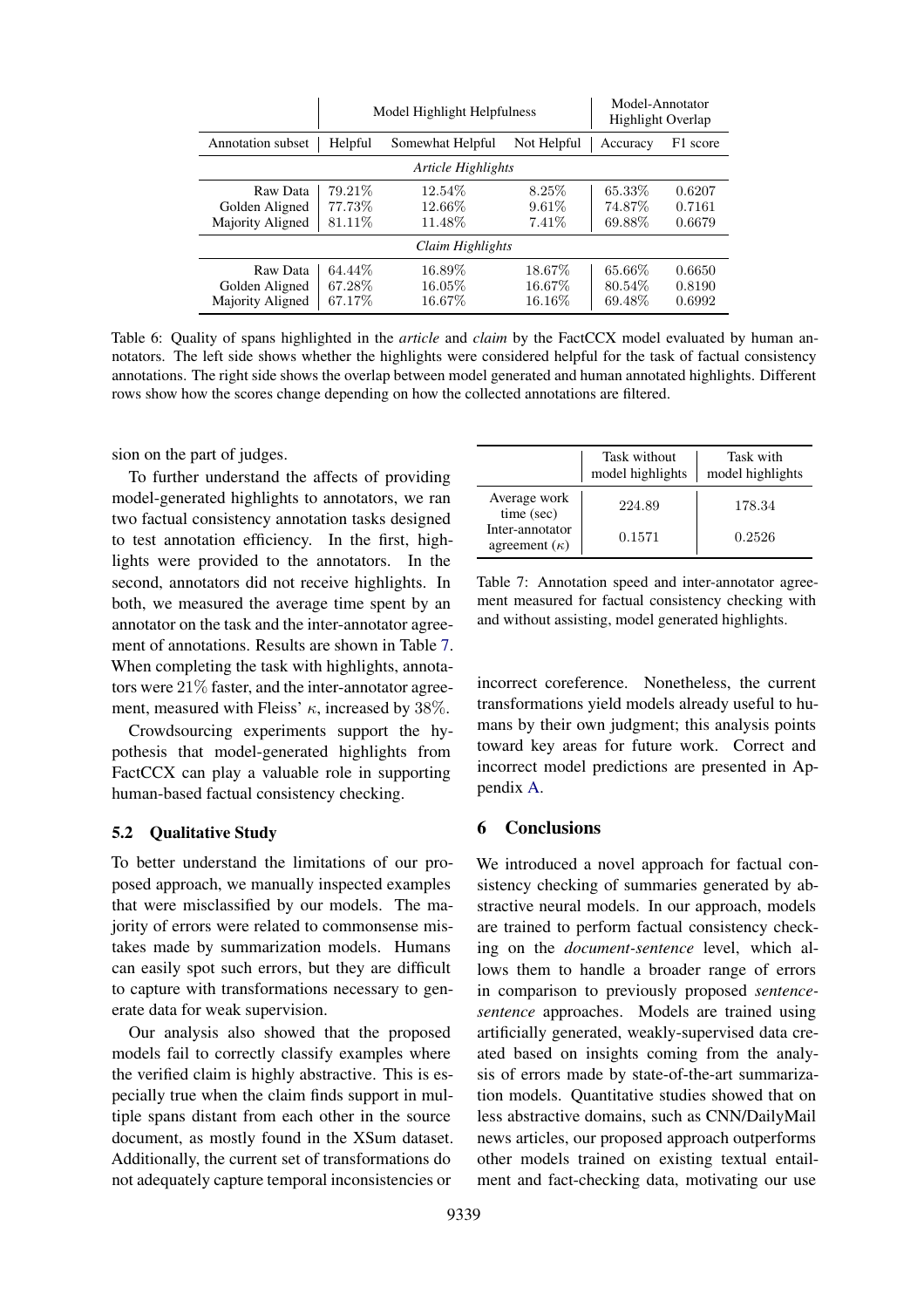of weak-supervision over transfer learning from related domains. Experiments with human annotators showed that our proposed approach, including an explainable factual consistency checking model, can be a valuable tool for assisting humans in factual consistency checking. Shortcomings of our approach explained in Section [5.2](#page-7-2) can serve as guidelines for future work. We hope that this work will encourage continued research into factual consistency checking of abstractive summarization models.

## Acknowledgements

We thank Nitish Shirish Keskar, Dragomir Radev, Ben Krause, and Wenpeng Yin for reviewing this manuscript and providing valuable feedback, and Shashi Narayan for help with experiments on the XSum dataset.

## References

- <span id="page-8-3"></span>Dzmitry Bahdanau, Kyunghyun Cho, and Yoshua Bengio. 2015. Neural machine translation by jointly learning to align and translate. In *ICLR*.
- <span id="page-8-12"></span>Samuel R. Bowman, Gabor Angeli, Christopher Potts, and Christopher D. Manning. 2015. A large annotated corpus for learning natural language inference. In *Proceedings of the 2015 Conference on Empirical Methods in Natural Language Processing (EMNLP)*. Association for Computational Linguistics.
- <span id="page-8-9"></span>Ziqiang Cao, Furu Wei, Wenjie Li, and Sujian Li. 2018. Faithful to the original: Fact aware neural abstractive summarization. In *Proceedings of the Thirty-Second AAAI Conference on Artificial Intelligence, (AAAI-18), the 30th innovative Applications of Artificial Intelligence (IAAI-18), and the 8th AAAI Symposium on Educational Advances in Artificial Intelligence (EAAI-18), New Orleans, Louisiana, USA, February 2-7, 2018*, pages 4784–4791.
- <span id="page-8-14"></span>Yen-Chun Chen and Mohit Bansal. 2018. Fast abstractive summarization with reinforce-selected sentence rewriting. In *ACL (1)*, pages 675–686. Association for Computational Linguistics.
- <span id="page-8-2"></span>Kyunghyun Cho, Bart van Merrienboer, Caglar Gülçehre, Dzmitry Bahdanau, Fethi Bougares, Holger Schwenk, and Yoshua Bengio. 2014. Learning phrase representations using RNN encoder-decoder for statistical machine translation. In *Proceedings of the 2014 Conference on Empirical Methods in Natural Language Processing, EMNLP 2014, October 25-29, 2014, Doha, Qatar, A meeting of SIGDAT, a Special Interest Group of the ACL*, pages 1724– 1734.
- <span id="page-8-6"></span>Arman Cohan, Franck Dernoncourt, Doo Soon Kim, Trung Bui, Seokhwan Kim, Walter Chang, and Nazli

Goharian. 2018. A discourse-aware attention model for abstractive summarization of long documents. In *Proceedings of the 2018 Conference of the North American Chapter of the Association for Computational Linguistics: Human Language Technologies, NAACL-HLT, New Orleans, Louisiana, USA, June 1- 6, 2018, Volume 2 (Short Papers)*.

- <span id="page-8-4"></span>Jacob Devlin, Ming-Wei Chang, Kenton Lee, and Kristina Toutanova. 2018. BERT: pre-training of deep bidirectional transformers for language understanding. *CoRR*, abs/1810.04805.
- <span id="page-8-8"></span>Yue Dong, Yikang Shen, Eric Crawford, Herke van Hoof, and Jackie Chi Kit Cheung. 2018. Banditsum: Extractive summarization as a contextual bandit. In *Proceedings of the 2018 Conference on Empirical Methods in Natural Language Processing, Brussels, Belgium, October 31 - November 4, 2018*.
- <span id="page-8-0"></span>Bonnie Dorr, David Zajic, and Richard Schwartz. 2003. Hedge trimmer: A parse-and-trim approach to headline generation. In *HLT-NAACL*.
- <span id="page-8-13"></span>Sergey Edunov, Myle Ott, Michael Auli, and David Grangier. 2018. Understanding back-translation at scale. *CoRR*, abs/1808.09381.
- <span id="page-8-11"></span>Tobias Falke, Leonardo F. R. Ribeiro, Prasetya Ajie Utama, Ido Dagan, and Iryna Gurevych. 2019. Ranking generated summaries by correctness: An interesting but challenging application for natural language inference. In *Proceedings of the 57th Conference of the Association for Computational Linguistics, ACL 2019, Florence, Italy, July 28- August 2, 2019, Volume 1: Long Papers*, pages 2214–2220.
- <span id="page-8-1"></span>Sebastian Gehrmann, Yuntian Deng, and Alexander M. Rush. 2018. Bottom-up abstractive summarization. In *EMNLP*, pages 4098–4109. Association for Computational Linguistics.
- <span id="page-8-10"></span>Ben Goodrich, Vinay Rao, Peter J. Liu, and Mohammad Saleh. 2019. Assessing the factual accuracy of generated text. In *Proceedings of the 25th ACM SIGKDD International Conference on Knowledge Discovery & Data Mining, KDD 2019, Anchorage, AK, USA, August 4-8, 2019.*, pages 166–175.
- <span id="page-8-5"></span>Max Grusky, Mor Naaman, and Yoav Artzi. 2018. Newsroom: A dataset of 1.3 million summaries with diverse extractive strategies. In *Proceedings of the 2018 Conference of the North American Chapter of the Association for Computational Linguistics: Human Language Technologies, NAACL-HLT 2018, New Orleans, Louisiana, USA, June 1-6, 2018, Volume 1 (Long Papers)*.
- <span id="page-8-7"></span>Han Guo, Ramakanth Pasunuru, and Mohit Bansal. 2018. Soft layer-specific multi-task summarization with entailment and question generation. In *Proceedings of the 56th Annual Meeting of the Association for Computational Linguistics, ACL 2018, Melbourne, Australia, July 15-20, 2018, Volume 1: Long Papers*.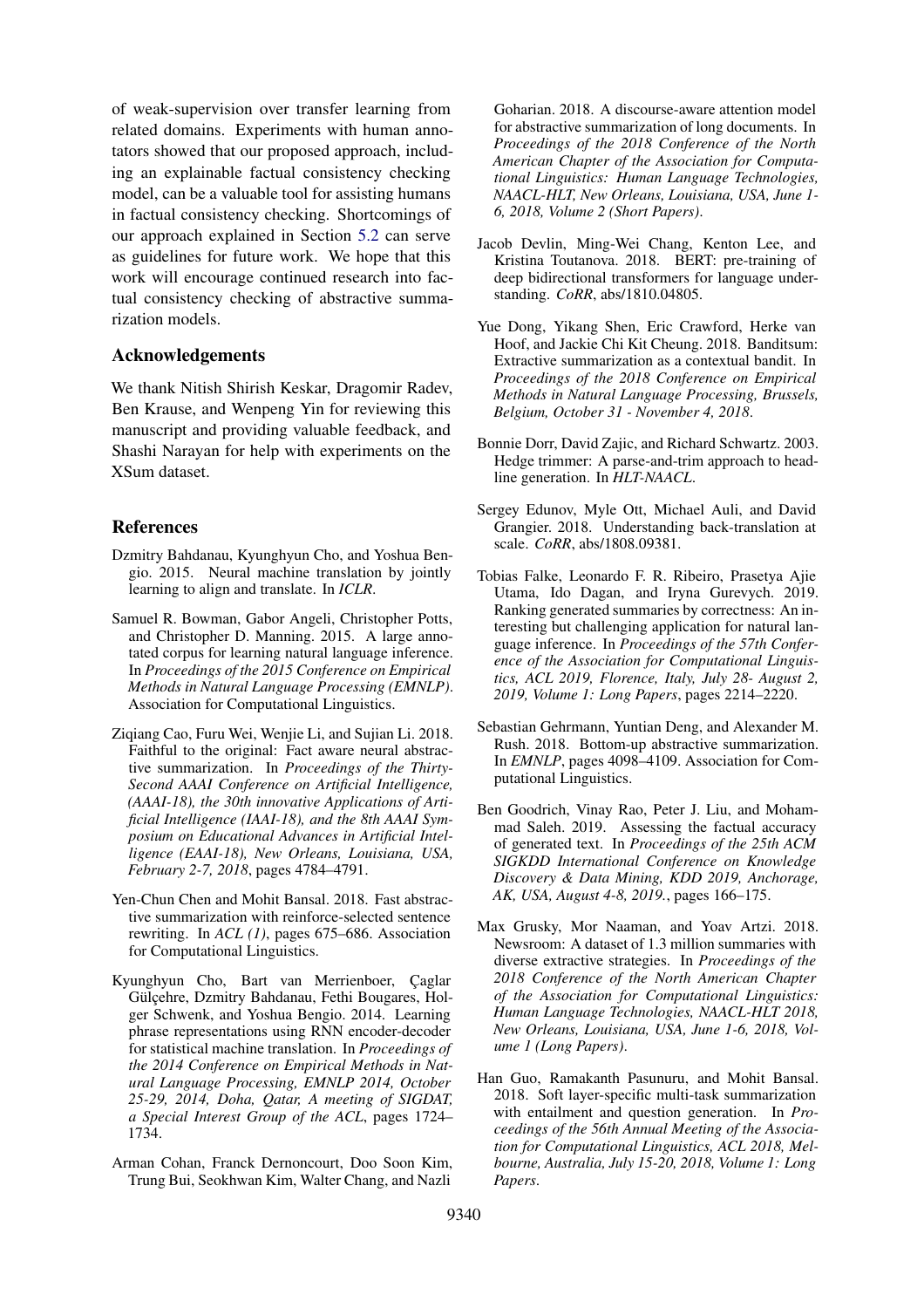- <span id="page-9-16"></span>Matthew Honnibal and Ines Montani. 2017. spaCy 2: Natural language understanding with Bloom embeddings, convolutional neural networks and incremental parsing. <http://spacy.io>.
- <span id="page-9-17"></span>Wan Ting Hsu, Chieh-Kai Lin, Ming-Ying Lee, Kerui Min, Jing Tang, and Min Sun. 2018. A unified model for extractive and abstractive summarization using inconsistency loss. In *Proceedings of the 56th Annual Meeting of the Association for Computational Linguistics, ACL 2018, Melbourne, Australia, July 15-20, 2018, Volume 1: Long Papers*.
- <span id="page-9-14"></span>Mohit Iyyer, John Wieting, Kevin Gimpel, and Luke Zettlemoyer. 2018. Adversarial example generation with syntactically controlled paraphrase networks. In *Proceedings of the 2018 Conference of the North American Chapter of the Association for Computational Linguistics: Human Language Technologies, NAACL-HLT 2018, New Orleans, Louisiana, USA, June 1-6, 2018, Volume 1 (Long Papers)*, pages 1875–1885.
- <span id="page-9-18"></span>Yichen Jiang and Mohit Bansal. 2018. Closed-book training to improve summarization encoder memory. In *EMNLP*, pages 4067–4077. Association for Computational Linguistics.
- <span id="page-9-11"></span>Wojciech Kryściński, Nitish Shirish Keskar, Bryan Mc-Cann, Caiming Xiong, and Richard Socher. 2019. Neural text summarization: A critical evaluation. *CoRR*, abs/1908.08960.
- <span id="page-9-10"></span>Wojciech Kryściński, Romain Paulus, Caiming Xiong, and Richard Socher. 2018. Improving abstraction in text summarization. In *EMNLP*, pages 1808–1817. Association for Computational Linguistics.
- <span id="page-9-19"></span>Wei Li, Xinyan Xiao, Yajuan Lyu, and Yuanzhuo Wang. 2018. Improving neural abstractive document summarization with structural regularization. In *EMNLP*, pages 4078–4087. Association for Computational Linguistics.
- <span id="page-9-6"></span>Yang Liu. 2019. Fine-tune BERT for extractive summarization. *CoRR*, abs/1903.10318.
- <span id="page-9-7"></span>Yang Liu and Mirella Lapata. 2019. Text summarization with pretrained encoders. *CoRR*, abs/1908.08345.
- <span id="page-9-20"></span>Joshua Maynez, Shashi Narayan, Bernd Bohnet, and Ryan T. McDonald. 2020. [On faithfulness and factuality in abstractive summarization.](https://www.aclweb.org/anthology/2020.acl-main.173/) you need. In *Advances in Neural Information Pro-*In *Proceedings of the 58th Annual Meeting of the Association for Computational Linguistics, ACL 2020, Online, July 5-10, 2020*, pages 1906–1919. Association for Computational Linguistics.
- <span id="page-9-4"></span>Bryan McCann, James Bradbury, Caiming Xiong, and Richard Socher. 2017. Learned in translation: Contextualized word vectors. In *NIPS*, pages 6297– 6308.
- <span id="page-9-15"></span>Yu Meng, Jiaming Shen, Chao Zhang, and Jiawei Han. 2018. Weakly-supervised neural text classification. *CoRR*, abs/1809.01478.
- <span id="page-9-0"></span>Ramesh Nallapati, Feifei Zhai, and Bowen Zhou. 2017. Summarunner: A recurrent neural network based sequence model for extractive summarization of documents. In *AAAI*.
- <span id="page-9-5"></span>Ramesh Nallapati, Bowen Zhou, Çağlar Gülçehre, Bing Xiang, et al. 2016. Abstractive text summarization using sequence-to-sequence rnns and beyond. *Proceedings of SIGNLL Conference on Computational Natural Language Learning*.
- <span id="page-9-21"></span>Shashi Narayan, Shay B. Cohen, and Mirella Lapata. 2018. Don't give me the details, just the summary! Topic-aware convolutional neural networks for extreme summarization. In *Proceedings of the 2018 Conference on Empirical Methods in Natural Language Processing*, Brussels, Belgium.
- <span id="page-9-9"></span>Ramakanth Pasunuru and Mohit Bansal. 2018. Multireward reinforced summarization with saliency and entailment. *CoRR*, abs/1804.06451.
- <span id="page-9-22"></span>Adam Paszke, Sam Gross, Soumith Chintala, Gregory Chanan, Edward Yang, Zachary DeVito, Zeming Lin, Alban Desmaison, Luca Antiga, and Adam Lerer. 2017. Automatic differentiation in PyTorch. In *NIPS Autodiff Workshop*.
- <span id="page-9-2"></span>Romain Paulus, Caiming Xiong, and Richard Socher. 2017. A deep reinforced model for abstractive summarization. In *ICLR*.
- <span id="page-9-1"></span>Alexander M Rush, Sumit Chopra, and Jason Weston. 2015. A neural attention model for abstractive sentence summarization. *Proceedings of EMNLP*.
- <span id="page-9-8"></span>Abigail See, Peter J. Liu, and Christopher D. Manning. 2017. Get to the point: Summarization with pointergenerator networks. In *ACL*.
- <span id="page-9-13"></span>Rico Sennrich, Barry Haddow, and Alexandra Birch. 2015. Improving neural machine translation models with monolingual data. *CoRR*, abs/1511.06709.
- <span id="page-9-23"></span>James Thorne, Andreas Vlachos, Christos Christodoulopoulos, and Arpit Mittal. 2018. FEVER: a large-scale dataset for fact extraction and verification. *CoRR*, abs/1803.05355.
- <span id="page-9-3"></span>Ashish Vaswani, Noam Shazeer, Niki Parmar, Jakob Uszkoreit, Llion Jones, Aidan N. Gomez, Lukasz Kaiser, and Illia Polosukhin. 2017. Attention is all
- *cessing Systems 30: Annual Conference on Neural Information Processing Systems 2017, 4-9 December 2017, Long Beach, CA, USA*, pages 6000–6010.
- <span id="page-9-12"></span>Jason W. Wei and Kai Zou. 2019. EDA: easy data augmentation techniques for boosting performance on text classification tasks. In *Proceedings of the 2019 Conference on Empirical Methods in Natural Language Processing and the 9th International Joint Conference on Natural Language Processing, EMNLP-IJCNLP 2019, Hong Kong, China, November 3-7, 2019*, pages 6381–6387. Association for Computational Linguistics.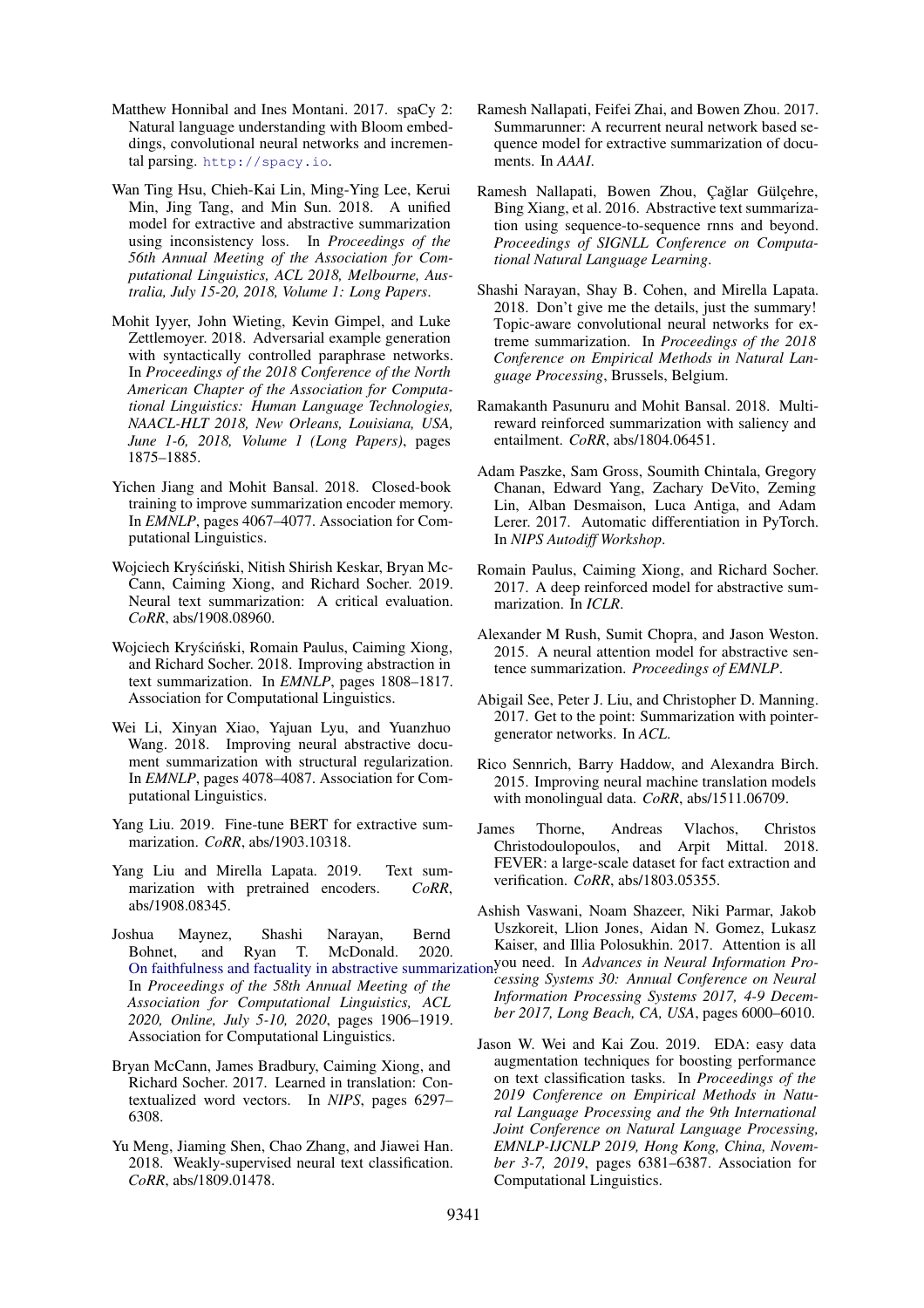- <span id="page-10-1"></span>Adina Williams, Nikita Nangia, and Samuel Bowman. 2018. A broad-coverage challenge corpus for sentence understanding through inference. In *Proceedings of the 2018 Conference of the North American Chapter of the Association for Computational Linguistics: Human Language Technologies, Volume 1 (Long Papers)*. Association for Computational Linguistics.
- <span id="page-10-5"></span>Thomas Wolf, Lysandre Debut, Victor Sanh, Julien Chaumond, Clement Delangue, Anthony Moi, Pierric Cistac, Tim Rault, Remi ´ Louf, Morgan Funtowicz, and Jamie Brew. 2019. [Transformers: State-of-the-art natural language processing.](http://arxiv.org/abs/1910.03771)
- <span id="page-10-3"></span>Xing Wu, Shangwen Lv, Liangjun Zang, Jizhong Han, and Songlin Hu. 2019. Conditional BERT contextual augmentation. In *Computational Science - ICCS 2019 - 19th International Conference, Faro, Portugal, June 12-14, 2019, Proceedings, Part IV*, pages 84–95.
- <span id="page-10-0"></span>Yuxiang Wu and Baotian Hu. 2018. Learning to extract coherent summary via deep reinforcement learning. In *Proceedings of the Thirty-Second AAAI Conference on Artificial Intelligence, (AAAI-18), the 30th innovative Applications of Artificial Intelligence (IAAI-18), and the 8th AAAI Symposium on Educational Advances in Artificial Intelligence (EAAI-18), New Orleans, Louisiana, USA, February 2-7, 2018*.
- <span id="page-10-2"></span>Fangfang Zhang, Jin-ge Yao, and Rui Yan. 2018. On the abstractiveness of neural document summarization. In *EMNLP*, pages 785–790. Association for Computational Linguistics.
- <span id="page-10-4"></span>Yuan Zhang, Jason Baldridge, and Luheng He. 2019. PAWS: paraphrase adversaries from word scrambling. In *Proceedings of the 2019 Conference of the North American Chapter of the Association for Computational Linguistics: Human Language Technologies, NAACL-HLT 2019, Minneapolis, MN, USA, June 2-7, 2019, Volume 1 (Long and Short Papers)*, pages 1298–1308.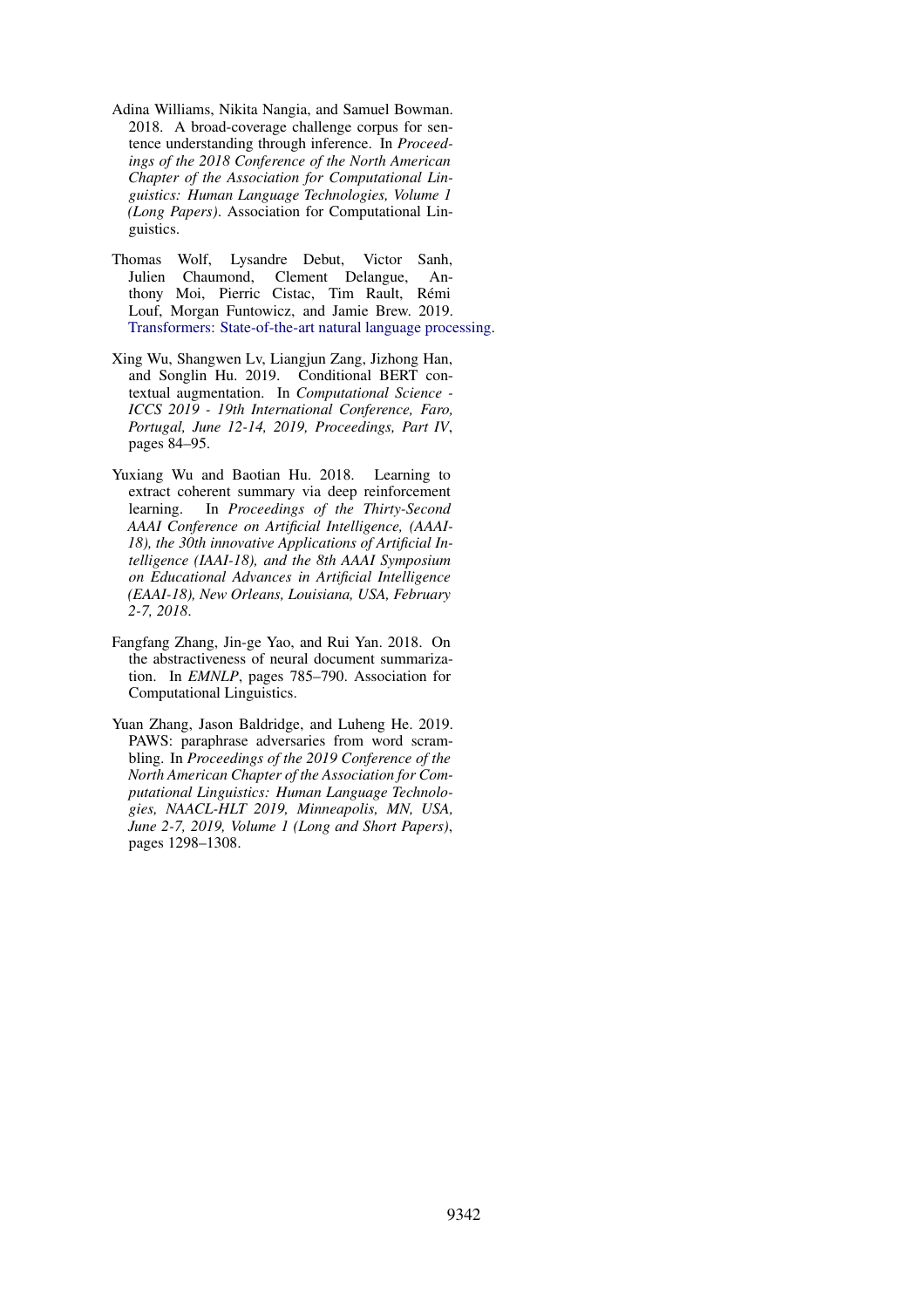# <span id="page-11-0"></span>A Model predictions

Example predictions made by the FactCC model.

#### Example 1

| Label: CONSISTENT |                          |
|-------------------|--------------------------|
|                   | Prediction: INCONSISTENT |

## Article (CNN/DM)

(cnn) james best, best known for his portrayal of bumbling sheriff rosco p. coltrane on tv's "the dukes of hazzard," died monday after a brief illness. he was 88. best died in hospice in hickory, north carolina, of complications from pneumonia, said steve latshaw, a longtime friend and hollywood colleague. although he'd been a busy actor for decades in theater and in hollywood, best didn't become famous until 1979, when "the dukes of hazzard's" cornpone charms began beaming into millions of american homes almost every friday night. for seven seasons, best's rosco p. coltrane chased the moonshine-running duke boys back and forth across the back roads of fictitious hazzard county, georgia, although his "hot pursuit" usually ended with him crashing his patrol car. although rosco was slow-witted and corrupt, best gave him a childlike enthusiasm that got laughs and made him endearing. his character became known for his distinctive "kew-kew-kew" chuckle and for goofy catchphrases such as "cuff 'em and stuff 'em!" upon making an arrest. among the most popular shows on tv in the early '80s, "the dukes of hazzard" ran until 1985 and spawned tv movies, an animated series and video games. several of best's "hazzard" co-stars paid tribute to the late actor on social media. (...)

## Claim

"hazzard" ran from 1979 to 1985 and was among the most popular shows on tv.

#### Example 2

Label: CONSISTENT Prediction: INCONSISTENT

#### Article (CNN/DM)

(cnn) the attorney for a suburban new york cardiologist charged in what authorities say was a failed scheme to have another physician hurt or killed is calling the allegations against his client "completely unsubstantiated." appearing Saturday morning on cnn's "new day," randy zelin defended his client, dr. anthony moschetto, who faces criminal solicitation, conspiracy, burglary, arson, criminal prescription sale and weapons charges in connection to what prosecutors called a plot to take out a rival doctor on long island. "none of anything in this case has any evidentiary value," zelin told cnn's christi paul. "it doesn't matter what anyone says, he is presumed to be innocent." moschetto, 54, pleaded not guilty to all charges wednesday. he was released after posting \$2 million bond and surrendering his passport. zelin said that his next move is to get dr. moshetto back to work. "he's got patients to see. This man, while he was in a detention cell, the only thing that he cared about were his patients. and amazingly, his patients were flooding the office with calls, making sure that he was ok," zelin said. (...)

## Claim

a lawyer for dr. anthony moschetto says the charges against him are baseless.

#### Example 3

Label: INCONSISTENT Prediction: CONSISTENT

### Article (CNN/DM)

(cnn) north korea accused mexico of illegally holding one of its cargo ships wednesday and demanded the release of the vessel and crew. the ship, the mu du bong, was detained after it ran aground off the coast of mexico in july. mexico defended the move wednesday, saying it followed proper protocol because the company that owns the ship, north korea's ocean maritime management company, has skirted united nations sanctions. "because the company has avoided the sanctions imposed by the u.n. security council, the mexican government is acting on the basis of its international obligations as a responsible u.n. member state," the permanent mission of mexico to the united nations said. the security council blacklisted ocean maritime management in july, saying it "played a key role in arranging the shipment of concealed arms and related materiel" on another ship, the chong chon gang, which was detained by panama in 2013. but an myong hun, north korea's deputy ambassador to the united nations, said there was no reason to hold the mu du bong and accused mexico of violating the crew members' human rights by keeping them from their families.

#### Claim

north korea accused mexico of using one of its cargo ships.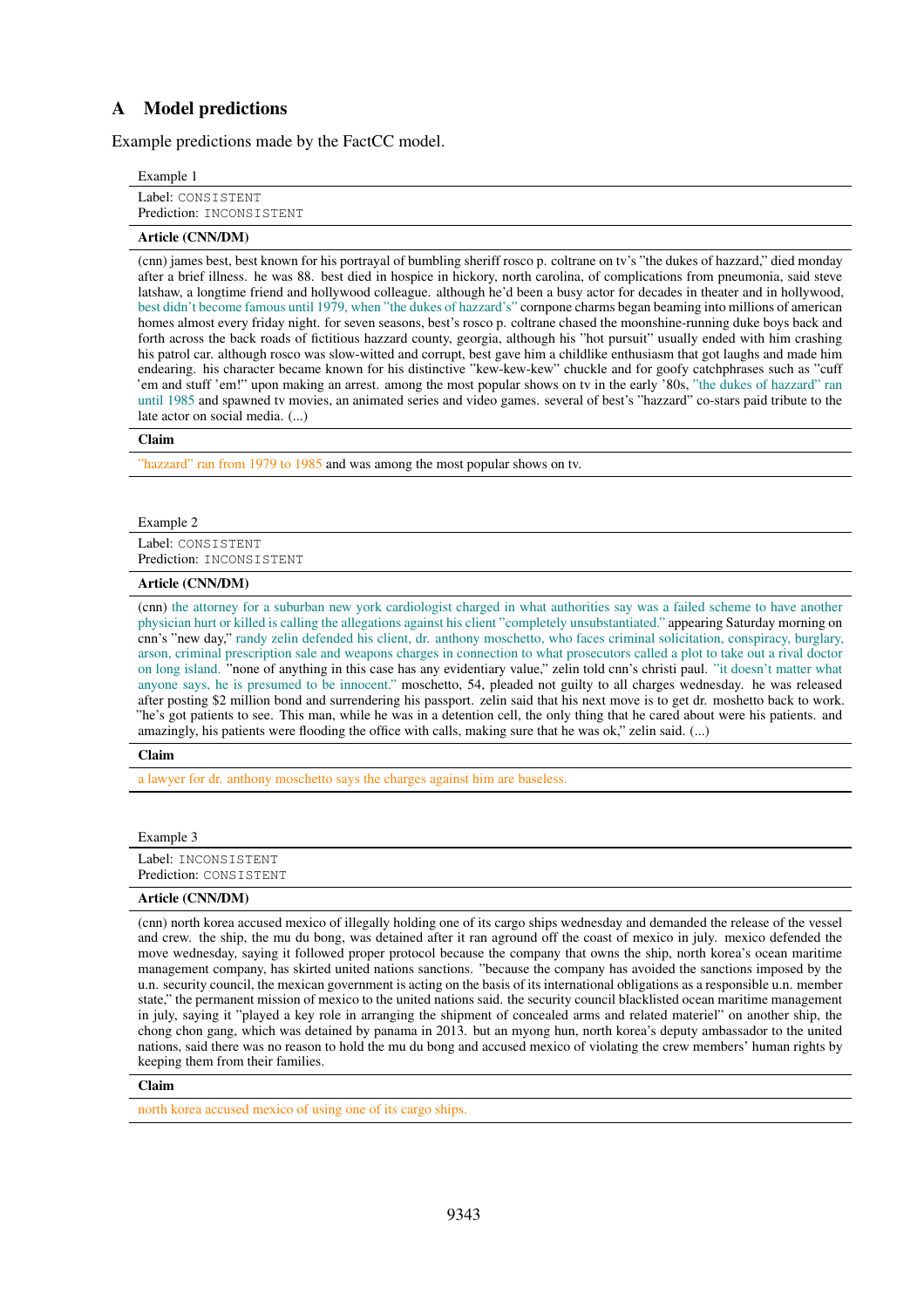#### Example 4

Label: CONSISTENT Prediction: CONSISTENT

#### Article (CNN/DM)

(cnn) spoiler alert! it's not just women getting cloned. that was the big twist at the end of "orphan black's" second season. the kickoff to the new season leads the list of six things to watch in the week ahead. 1. "orphan black," 9 p.m. et, saturday, april 18, bbc america. the cloning cult sci-fi series remains one of the most critically acclaimed shows on tv, thanks in large part to the performance of tatiana maslany, who has taken on at least six roles on the show so far, including a newly introduced transgender clone. maslany told reporters this week that we can expect even more impressive scenes with multiple clones. "we like to push the boundaries of what we're able to do and the limits of those clone scenes," she said. (...)

#### Claim

critically acclaimed series "orphan black" returns.

#### Example 5

Label: INCONSISTENT Prediction: INCONSISTENT

## Article (CNN/DM)

boston (cnn) dzhokhar tsarnaev's bombs tore through their bodies: singeing flesh, shattering bones, shredding muscles and severing limbs. but on tuesday, jurors also began to hear about the holes his bombs left in the hearts of the survivors and the families of the dead. now that he has been found guilty on every count, the jury must decide whether boston marathon bomber tsarnaev, 21, should live or die for what he has done. this is the victim impact part of the case, and the testimony was heartbreaking. four young people are gone, and grief fills the spaces they once occupied. a father with a shock of white hair cried for the daughter he called "princess." "krystle was the light of my life. she was extremely smart, hardworking, beautiful, every father's dream. i miss her a lot," said william a. campbell sr., dabbing at his eyes as he described his daughter, a 29-yearold restaurant manager who was killed in the first blast at the 2013 boston marathon. she was the one who could round up the family and put on big celebrations, he said. (...)

### Claim

dzhokhar tsarnaev, 21, was killed in the first blast at the 2013 boston marathon.

#### Example 6

Label: INCONSISTENT Prediction: INCONSISTENT

## Article (CNN/DM)

(the hollywood reporter) the author of a 2006 novel has accused the "avengers" director and "cabin" director drew goddard of stealing his idea. with just weeks until his box-office victory lap for "avengers: age of ultron," joss whedon is now facing a lawsuit accusing him of stealing the idea for the 2012 meta-horror movie the cabin in the woods. whedon produced and co-wrote the script for cabin with director drew goddard, a writer on whedon's "buffy the vampire slayer" and a fanboy favorite in his own right, with credits that include netflix's "daredevil" (and reportedly may soon include sony's upcoming spider-man projects). whedon and goddard are named as defendants, along with lionsgate and whedon's mutant enemy production company, in the complaint filed monday in california federal court. joss whedon slams 'jurassic world 'clip as "'70s - era sexist" in the complaint, peter gallagher (no, not that peter gallagher) claims whedon and goddard took the idea for "the cabin in the woods" from his 2006 novel "the little white trip: a night in the pines." he's suing for copyright infringement and wants \$10 million in damages. gallagher is basing his claim on the works' similar premises: both feature a group of young people terrorized by monsters while staying at a cabin in what is revealed to be (spoiler alert) a horror-film scenario designed by mysterious operators. (...)

## Claim

joss whedon claims whedon and goddard took the idea for "the cabin in the woods".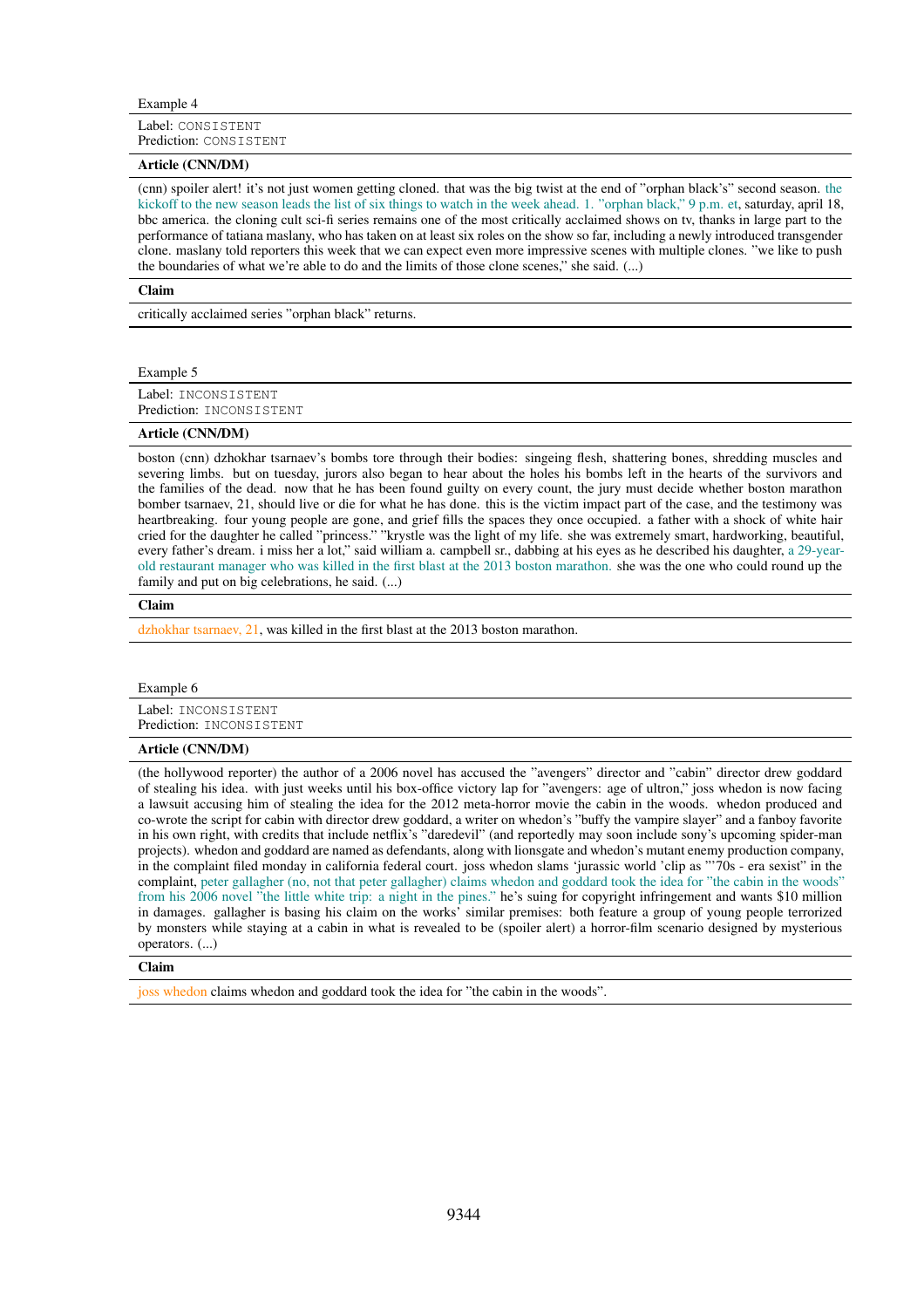#### Example 7

Label: INCONSISTENT Prediction: INCONSISTENT

### Article (XSUM)

More than 5,300 bottles of alcohol were seized by the investigators in the southern city of Liuzhou. They also found packets of a white powder called Sildenafil, better known as the anti-impotence drug Viagra. Police in the Guangxi region are now investigating the two distillers. The Liuzhou Food and Drug Administration said (in Chinese) that the powder was added to three different types of 'baijiu' - a strong, clear spirit that is the most popular drink in China. They said the haul was worth up to 700,000 yuan. Doctors recommend that adults requiring prescription should take only one dose of Viagra a day, with a lower dose for those over the age of 65. China continues to face widespread food safety problems. In June, police in cities across China seized more than 100,000 tonnes of smuggled meat, some of which was more than 40 years old. The 2008 tainted milk scandal outraged the nation. Some 300,000 people were affected and at least six babies died after consuming milk adulterated with melamine.

## Claim

police in southern china have seized more than 1,000 alcohol bottles and seized more than 1,200 bottles of contaminated milk, local media report.

#### Example 8

Label: CONSISTENT Prediction: CONSISTENT

### Article (XSUM)

The victim was queuing for food at the branch in St George's Street, Canterbury at about 02:15 GMT on Friday when the assault occurred. Investigating officers said three men entered the restaurant and began being noisy and bumping into people. It is believed one of the group then set light to the woman's hair. Officers have released CCTV images of three men they are keen to speak to regarding the attack. Det Sgt Barry Carr said: "Fortunately the fire was put out quickly and the victim was not seriously hurt, but things could clearly have turned out much worse. This was a nasty and extremely dangerous thing to do, and I urge anyone who recognises the men in the CCTV images to contact me as soon as possible."

#### Claim

a woman was assaulted and assaulted in a mcdonald's restaurant in kent, police have said.

#### Example 9

Label: INCONSISTENT Prediction: INCONSISTENT

## Article (XSUM)

Jung won aboard Sam, who was a late replacement when Fischertakinou contracted an infection in July. France's Astier Nicolas took silver and American Phillip Dutton won bronze as GB's William Fox-Pitt finished 12th. Fox-Pitt, 47, was competing just 10 months after being placed in an induced coma following a fall. The three-time Olympic medallist, aboard Chilli Morning, produced a faultless performance in Tuesday's final show-jumping phase. But the former world number one's medal bid had already been ruined by a disappointing performance in the cross-country phase on Monday. He led after the dressage phase, but dropped to 21st after incurring several time penalties in the cross country. Ireland's Jonty Evans finished ninth on Cooley Rorkes Drift. Why not come along, meet and ride Henry the mechanical horse at some of the Official Team GB fan parks during the Rio Olympics? Find out how to get into equestrian with our special guide. Subscribe to the BBC Sport newsletter to get our pick of news, features and video sent to your inbox.

#### Claim

great britain's eventers missed out on a bronze medal at the rio olympics after losing in the dressage.